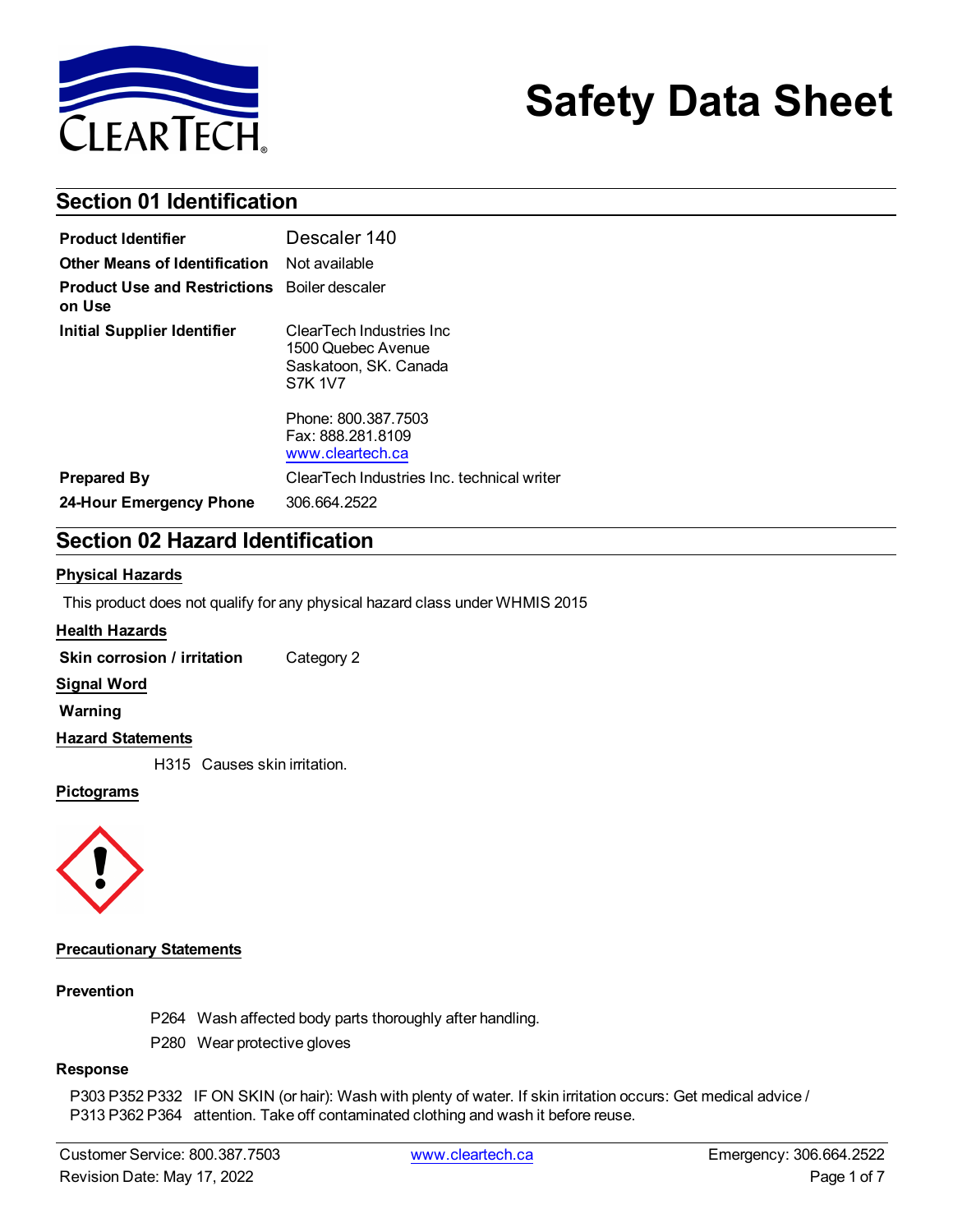#### **Hazards Not Otherwise Classified**

Not available

#### **Supplemental Information**

Not available

# **Section 03 Composition / Information on Ingredients**

#### **Hazardous Ingredients:**

| <b>Chemical name</b> | Common name(s)     | <b>CAS number</b> | Concentration (w/w%) |
|----------------------|--------------------|-------------------|----------------------|
| Sulphamic acid       | Amidosulfonic acid | 5329-14-6         | 80-100%              |

#### **Section 04 First-Aid Measures**

#### **Description of necessary first-aid measures**

**Inhalation** Remove source of exposure or move person to fresh air and keep comfortable for breathing. Call a POISON CENTER or doctor if you feel unwell.

#### **Ingestion** Rinse mouth. Get medical advice / attention if you feel unwell or are concerned.

**Skin contact** Avoid direct contact. Wear chemical protective clothing, if necessary. Take off immediately contaminated clothing, shoes and leather goods. Rinse skin with lukewarm, gently flowing water / shower for 15 to 20 minutes. Get medical advice / attention. Wash contaminated clothing before re-use, or discard.

**Eye contact** Gently brush product off face. Do not rub eyes. Let the eyes water naturally for a few minutes. Look right and left, then up and down. If particle / dust does not come out, cautiously rinse eye with lukewarm gently flowing water for 5 minutes or until particle / dust is removed, while holding the eyelids open. If eye irritation persists: Get medical advice / attention. Do not attempt to manually remove anything from the eyes.

#### **Most important symptoms and effects, both acute and delayed**

| <b>Inhalation</b>   | May cause respiratory irritation.                                                            |
|---------------------|----------------------------------------------------------------------------------------------|
| Ingestion           | May cause discomfort or nausea.                                                              |
| <b>Skin contact</b> | Causes skin irritation.                                                                      |
| Eye contact         | May cause eye irritation and redness.                                                        |
|                     | <b>Further information</b> For further information see Section 11 Toxicological Information. |

### **Section 05 Fire Fighting Measures**

|                                                   | <b>Suitable extinguishing media</b> Extinguish fire using extinguishing agents suitable for the surrounding fire.                                                   |
|---------------------------------------------------|---------------------------------------------------------------------------------------------------------------------------------------------------------------------|
| Unsuitable extinguishing<br>media                 | Water jets are not recommended in fires involving chemicals.                                                                                                        |
| the chemical                                      | Specific hazards arising from In the event of a fire oxides of sulphur and nitrogne, and ammonia may be released. Thermal<br>decomposition occurs at $\sim$ 205 °C. |
| Special protective equipment<br>for fire-fighters | Wear NIOSH-approved self-contained breathing apparatus and chemical-protective<br>clothing.                                                                         |

## **Section 06 Accidental Release Measures**

| <b>Personal Precautions /</b> | Wear appropriate personal protective equipment (See Section 08 Exposure Controls and |
|-------------------------------|--------------------------------------------------------------------------------------|
| <b>Protective Equipment /</b> | Personal Protection). Stay upwind, ventilate area.                                   |
| <b>Emergency Procedures</b>   |                                                                                      |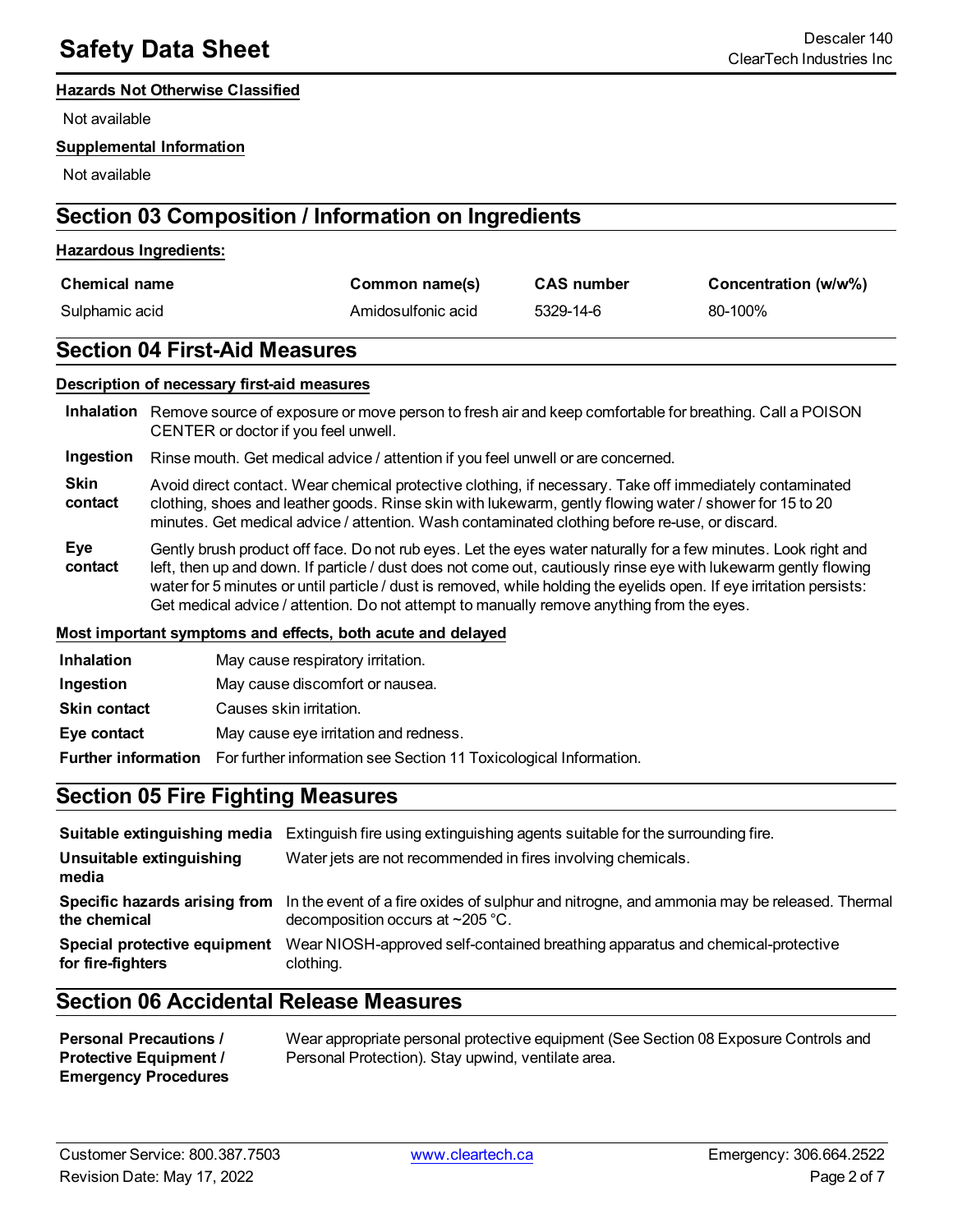**Environmental Precautions** Prevent material from entering waterways, sewers or confined spaces. Notify local health and wildlife officials. Notify operators of nearby water intakes.

**Methods and Materials for Containment and Cleaning Up**

Dry sweeping is not recommended. Pre-damping the material or use of a vacuum is preferred. Shovel into clean, dry, labeled containers and cover. Flush area with water.

## **Section 07 Handling and Storage**

|                                    | <b>Precautions for Safe Handling</b> Use proper equipment for lifting and transporting all containers. Use sensible industrial<br>hygiene and housekeeping practices. Wash thoroughly after handling. Avoid all situations<br>that could lead to harmful exposure.<br>Inspect containers for damage or leaks before handling. If the original label is damaged or<br>missing replace with a workplace label. Have suitable emergency equipment for fires, spills<br>and leaks readily available. |
|------------------------------------|--------------------------------------------------------------------------------------------------------------------------------------------------------------------------------------------------------------------------------------------------------------------------------------------------------------------------------------------------------------------------------------------------------------------------------------------------------------------------------------------------|
| <b>Conditions for Safe Storage</b> | Store in a cool, dry area, out of direct sunlight, away from heat sources and incompatible<br>materials. Always store in original labeled container. Keep containers tightly closed when<br>not in use and when empty. Empty containers may contain hazardous residues. Protect<br>label and keep it visible.                                                                                                                                                                                    |
| Incompatibilities                  | Bases, such as potassium hydroxide, sodium hydroxide, calcium hydroxide (slaked lime),<br>ammonia, carbonates.<br>Oxidizing agents, such as oxygen, hydrogen peroxide, sulphuric and nitric acids,<br>hypochlorites and permanganates.<br>Reacts violently with chlorine and nitric acid.                                                                                                                                                                                                        |

## **Section 08 Exposure Controls and Personal Protection**

#### **Exposure limits**

There are no known exposure limits for this product.

#### **Engineering controls**

| <b>Ventilation Requirements</b> | Mechanical ventilation (dilution or local exhaust), process or personnel enclosure and<br>control of process conditions should be provided in accordance with all fire codes and<br>regulatory requirements. Supply sufficient replacement air to make up for air removed by<br>exhaust systems. |
|---------------------------------|--------------------------------------------------------------------------------------------------------------------------------------------------------------------------------------------------------------------------------------------------------------------------------------------------|
| <b>Other</b>                    | A soak hose and eyewash station or emergency shower and eyewash station should be<br>available, tested, and be in close proximity to the product being handled in accordance with<br>provincial regulations.                                                                                     |

#### **Protective equipment**

The following are recommendations only. It is the responsibility of the employer / user to conduct a hazard assessment of the process in which this product being used and determine the proper engineering controls and PPE for their process. Additional regulatory and safety information should be sought from local authorities and, if needed, a professional industrial hygienist.

| Eye and face protection       | Where there is potential eye or face exposure, are recommended. Contact lenses are not<br>recommended; they may contribute to severe eye injury.                                                                                                                                                                                                                                                                                                                                                                                                              |
|-------------------------------|---------------------------------------------------------------------------------------------------------------------------------------------------------------------------------------------------------------------------------------------------------------------------------------------------------------------------------------------------------------------------------------------------------------------------------------------------------------------------------------------------------------------------------------------------------------|
| Hand and body protection      | Disposable latex or nitrile gloves are recommended to prevent incidental contact. Butyl<br>rubber, neoprene, or PVC skin protection is recommended for extended contact. Leather<br>gloves are not recommended for chemical protection. Refer to manufacturer's<br>specifications for breakthrough times and permeability information; note that breakthrough<br>times and permeability vary with temperature, application and age of material. Continued<br>use of contaminated safety gear or clothing is not recommended; wash before reuse or<br>discard. |
| <b>Respiratory protection</b> | In case of insufficient ventilation wear suitable respiratory equipment.                                                                                                                                                                                                                                                                                                                                                                                                                                                                                      |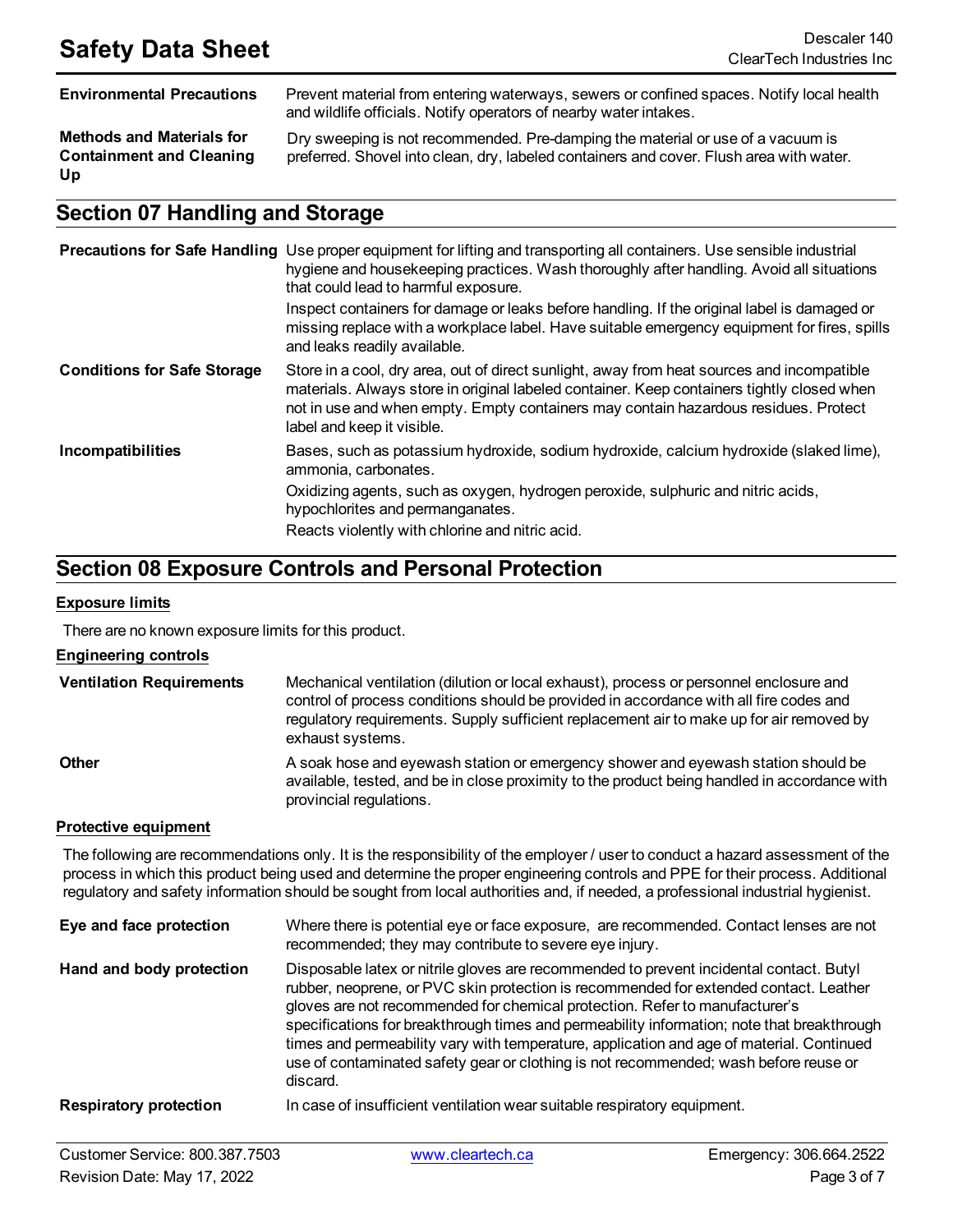#### **Thermal hazards** Not available

# **Section 09 Physical and Chemical Properties**

#### **Appearance**

| <b>Physical state</b>                      | Solid                                                         |
|--------------------------------------------|---------------------------------------------------------------|
| Colour                                     | White                                                         |
| <b>Odour</b>                               | Odourless                                                     |
| <b>Odour threshold</b>                     | Not applicable                                                |
| <b>Property</b>                            |                                                               |
| pH                                         | 1.0                                                           |
| Melting point / freezing point             | $~205$ °C                                                     |
| Initial boiling point and<br>boiling range | Not available                                                 |
| <b>Flash point</b>                         | Not applicable                                                |
| <b>Evaporation rate</b>                    | Not available                                                 |
| Flammability                               | Non-flammable                                                 |
| <b>Upper flammable limit</b>               | Not available                                                 |
| Lower flammable limit                      | Not available                                                 |
| Vapour pressure                            | Not available                                                 |
| Vapour density                             | Not available                                                 |
| <b>Relative density</b>                    | Not available                                                 |
| <b>Solubility</b>                          | Soluble in water (21.3 g/100 mL @ 20 °C)                      |
| Partition coefficient: n-<br>octanol/water | Not available                                                 |
| <b>Auto-ignition temperature</b>           | Not available                                                 |
| <b>Decomposition temperature</b>           | $\sim$ 205 °C                                                 |
| <b>Viscosity</b>                           | Not applicable                                                |
| <b>Specific gravity</b>                    | Not applicable                                                |
| <b>Particle characteristics</b>            | Particle size: Not available<br>Particle shape: Not available |

# **Section 10 Stability and Reactivity**

| <b>Reactivity</b>                            | This product is a strong acid.                                                                                                   |
|----------------------------------------------|----------------------------------------------------------------------------------------------------------------------------------|
| <b>Stability</b>                             | Sulphamic acid hydrolyzes to form ammonium bisulphate.                                                                           |
| <b>Possibility of hazardous</b><br>reactions | Hazardous polymerization is not known to occur.                                                                                  |
| <b>Conditions to avoid</b>                   | Avoid contact with incompatible materials. Do not heat.                                                                          |
| Incompatible materials                       | Bases, such as potassium hydroxide, sodium hydroxide, calcium hydroxide (slaked lime),<br>ammonia, carbonates,                   |
|                                              | Oxidizing agents, such as oxygen, hydrogen peroxide, sulphuric and nitric acids,<br>hypochlorites and permanganates.             |
|                                              | Reacts violently with chlorine and nitric acid.                                                                                  |
| Hazardous decomposition<br>products          | Thermal decomposition may produce oxides of sulphur and nitrogne, and ammonia.<br>Thermal decomposition occurs at $\sim$ 205 °C. |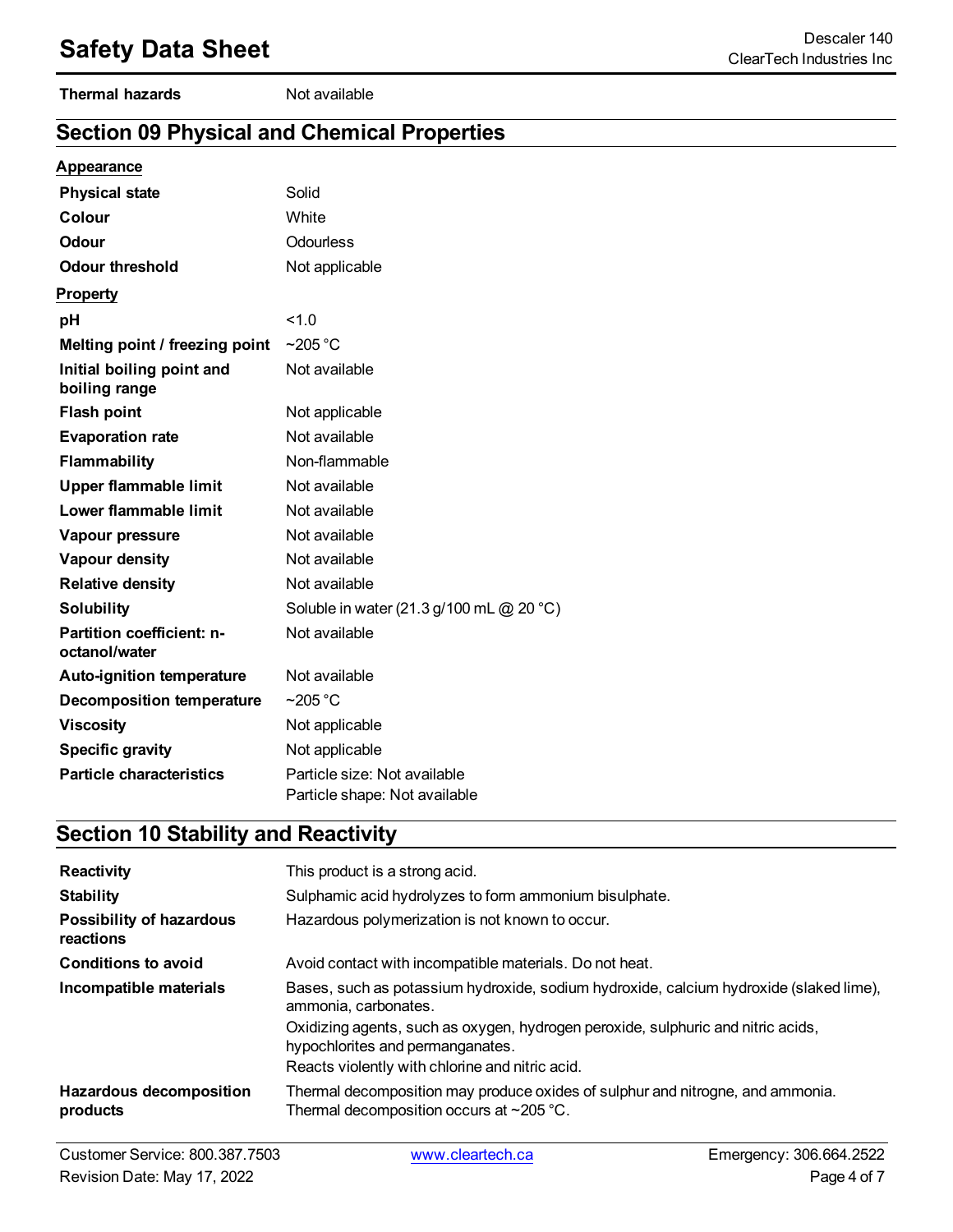# **Section 11 Toxicological Information**

#### **Acute Toxicity (LD50 / LC50 values)**

| Component      | Route  | <b>Species</b> | Value           | <b>Exposure time</b> |
|----------------|--------|----------------|-----------------|----------------------|
| Sulphamic acid | Oral   | Rat            | 2,140 mg/kg bw  |                      |
|                | Dermal | Rat            | >2,000 mg/kg bw |                      |

#### **Toxic Health Effect Summary**

| <b>Chemical</b><br>characteristics | This product is a strong acid.                                                                             |
|------------------------------------|------------------------------------------------------------------------------------------------------------|
| <b>Skin</b>                        | Causes skin irritation.                                                                                    |
| Ingestion                          | May cause discomfort or nausea.                                                                            |
| Inhalation                         | May cause respiratory irritation.                                                                          |
| Eye contact                        | May cause eye irritation and redness.                                                                      |
| <b>Sensitization</b>               | This product and its components at their listed concentration have no known sensitizing effects.           |
| <b>Mutagenicity</b>                | This product and its components at their listed concentration have no known mutagenic effects.             |
| Carcinogenicity                    | This product and its components at their listed concentration have no known carcinogenic effects.          |
| <b>Reproductive</b><br>toxicity    | This product and its components at their listed concentration have no known reproductive effects.          |
| Specific organ<br>toxicity         | This product and its components at their listed concentration have no known effects on specific<br>organs. |
| <b>Aspiration hazard</b>           | Not available                                                                                              |
| <b>Synergistic</b><br>materials    | Not available                                                                                              |

# **Section 12 Ecological Information**

#### **Ecotoxicity**

| Component               | Type                                                                                                   | <b>Species</b>   | Value     | <b>Exposure Time</b> |
|-------------------------|--------------------------------------------------------------------------------------------------------|------------------|-----------|----------------------|
| Sulphamic acid          | LC50                                                                                                   | Freshwater fish  | 70.3 mg/L | 96 hours             |
|                         | EC50                                                                                                   | Daphnia magna    | 71.6 mg/L | 48 hours             |
|                         | EC50                                                                                                   | Freshwater algea | 48 mg/L   | 72 hours             |
| <b>Biodegradability</b> | The domestic substance list categorizes sulphamic acid as persistent.                                  |                  |           |                      |
| <b>Bioaccumulation</b>  | The domestic substance list categorizes sulphamic acid as non-bioaccumulative.                         |                  |           |                      |
| <b>Mobility</b>         | This product is water soluble, is not predicted to adsorb to soil and may contaminate ground<br>water. |                  |           |                      |
| Other adverse effects   | Not available                                                                                          |                  |           |                      |

# **Section 13 Disposal Considerations**

| <b>Waste From Residues /</b>  | Dispose in accordance with all federal, provincial, and local regulations including the                                                                                     |
|-------------------------------|-----------------------------------------------------------------------------------------------------------------------------------------------------------------------------|
| <b>Unused Products</b>        | Canadian Environmental Protection Act.                                                                                                                                      |
| <b>Contaminated Packaging</b> | Do not remove label, follow label warnings even after the container is empty. Empty<br>containers should be recycled or disposed of at an approved waste handling facility. |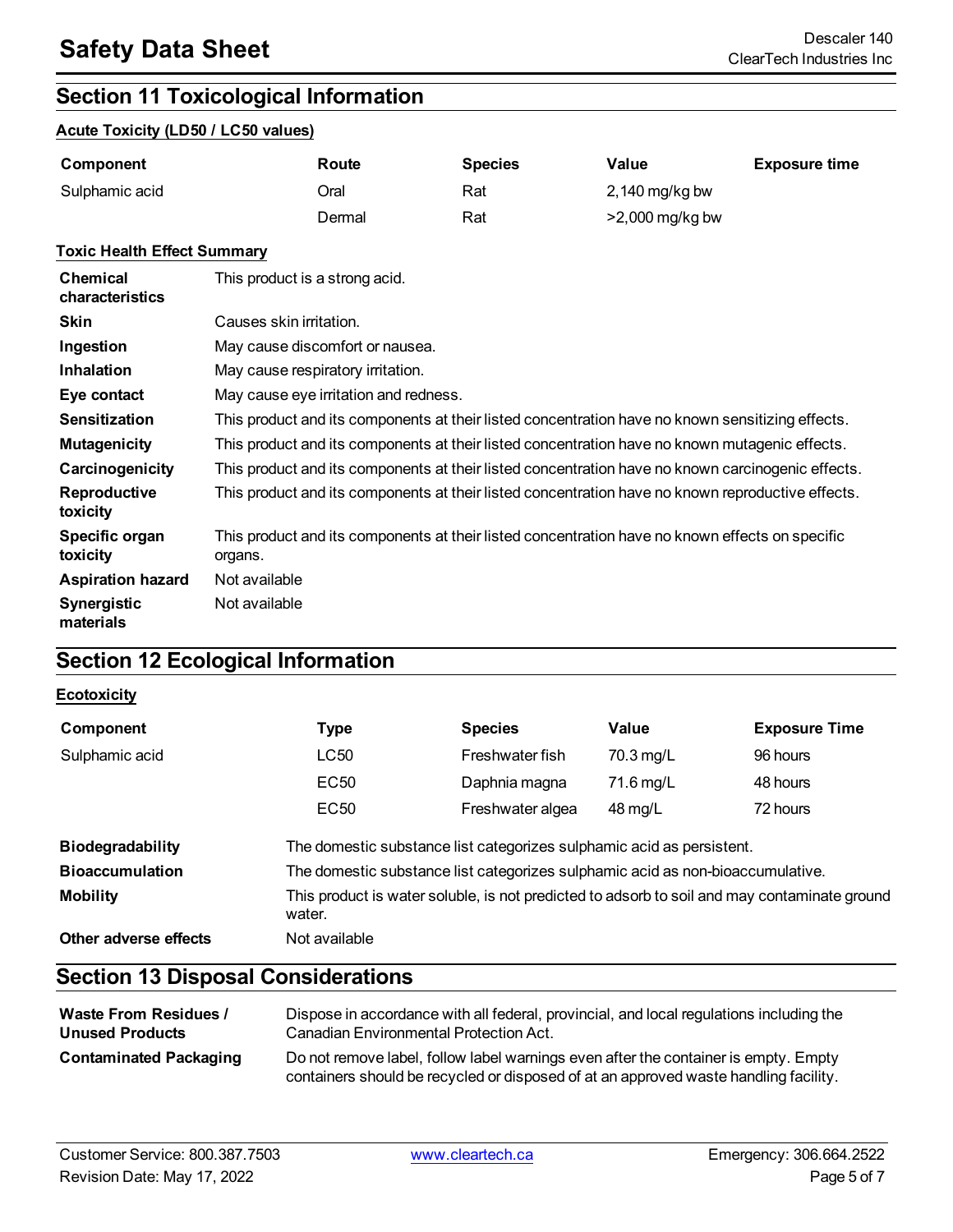# **Section 14 Transport Information**

| UN number                                  | <b>UN2967</b>                                                                                                                     |
|--------------------------------------------|-----------------------------------------------------------------------------------------------------------------------------------|
| UN proper shipping name<br>and description | SULPHAMIC ACID                                                                                                                    |
| Transport hazard class(es)                 | 8                                                                                                                                 |
| Packing group                              | Ш                                                                                                                                 |
| <b>Excepted quantities</b>                 | $5$ kg                                                                                                                            |
| <b>Environmental hazards</b>               | Not listed as a marine pollutant under Canadian TDG Regulations, schedule III.                                                    |
| <b>Special precautions</b>                 | No special provisions                                                                                                             |
| <b>Transport in bulk</b>                   | ERAP index: not available                                                                                                         |
|                                            | MARPOL 73/78 and IBC Code:                                                                                                        |
| <b>Additional information</b>              | Secure containers (full or empty) during shipment and ensure all caps, valves, or closures<br>are secured in the closed position. |

**TDG PRODUCT CLASSIFICATION: This product has been classified on the preparation date specified at section 16** of this SDS, for transportation in accordance with the requirements of part 2 of the Transportation of Dangerous Goods Regulations. If applicable, testing and published test data regarding the classification of this product are **listed in the references at section 16 of this SDS.**

## **Section 15 Regulatory Information.**

**NOTE: THE PRODUCT LISTED ON THIS SAFETY DATA SHEET HAS BEEN CLASSIFIED IN ACCORDANCE WITH THE HAZARD CRITERIA OF THE CANADIAN HAZARDOUS PRODUCTS REGULATIONS. THIS SAFETY DATA SHEET CONTAINS ALL INFORMATION REQUIRED BY THOSE REGULATIONS.**

All components of this product appear on the domestic substance list.

## **Section 16 Other Information**

#### **Date of latest revision: May 17, 2022**

**Note:** The responsibility to provide a safe workplace remains with the buyer / user. The buyer / user should consider the health hazards and safety information contained herein as a guide and should take those precautions required in an individual operation to instruct employees and develop work practice procedures for a safe work environment. The information contained herein is, to the best of our knowledge and belief, accurate. However, since the conditions of handling and use are beyond our control, we make no guarantee of results, and assume no liability for damages incurred by the use of this material. It is the responsibility of the buyer / user to comply with all applicable laws and regulations regarding handling, using, reselling and shipping this product.

#### **Attention: Receiver of the chemical goods / SDS coordinator**

As part of our commitment to the RDC Responsible Distribution® initiative, ClearTech Industries Inc. and its associated companies require, as a condition of sale, that you forward the attached Safety Data Sheet(s) to all affected employees, customers, and end-users. ClearTech will send any available supplementary handling, health, and safety information to you at your request.

If you have any questions or concerns please call our customer service center.

#### **References:**

1) CHEMINFO 2) TOXNET 3) eChemPortal 4) ECHA 5) Transportation of Dangerous Goods Canada